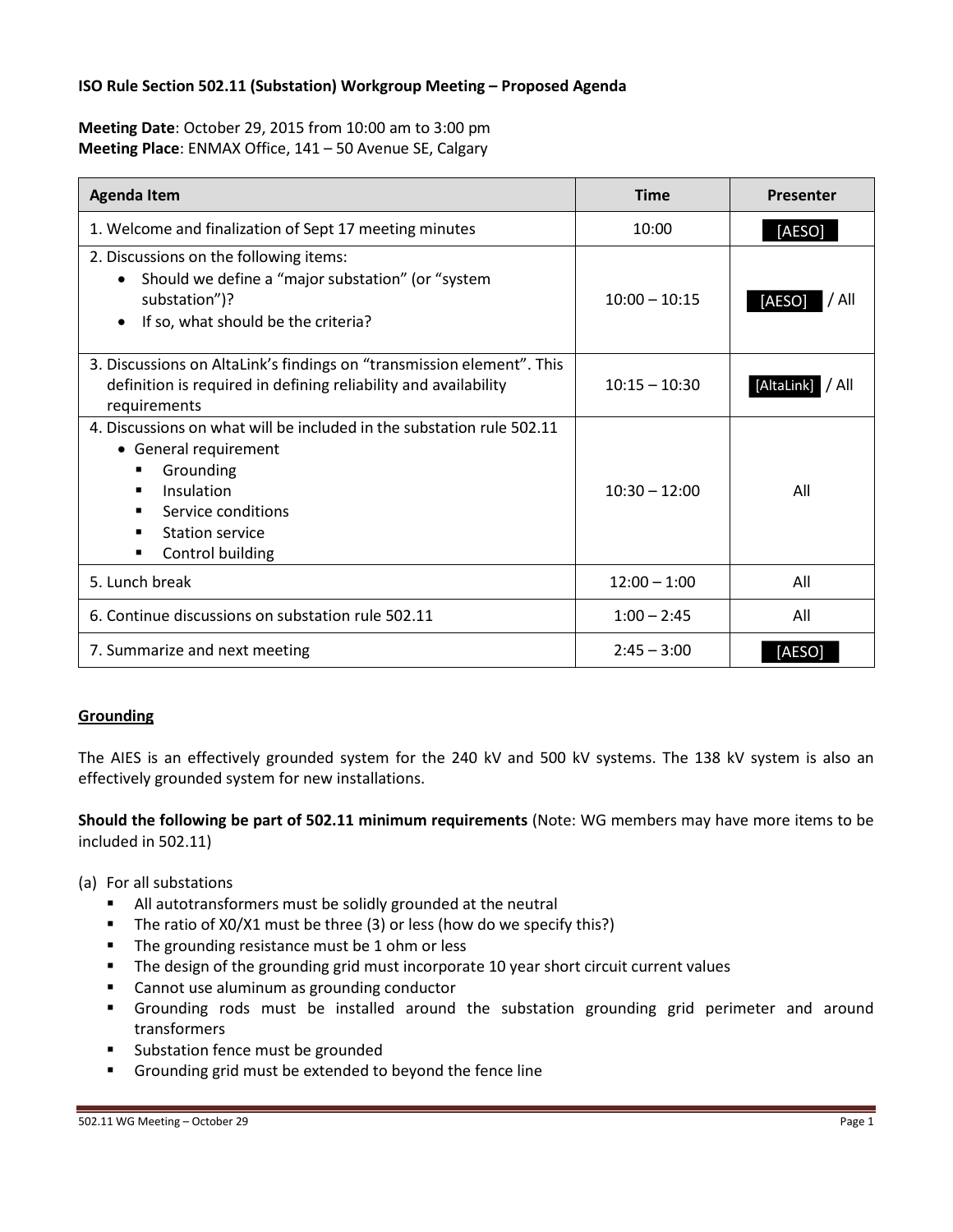- Any fence leaving a substation must be insulated from the substation fence
- For surge arresters, separate ground leads for arresters mounted on metal structures must be used
- Ground rods must be installed near or at surge arresters
- (b) For substations having generation connections
	- Any GSUs must have an effectively grounded wye winding on the HV side connecting to the AIES
- (c) For Major Substations
	- **Require that grounding mat be installed above the grounding grid**
- (d) For GIS substations
	- Require that continuous enclose must be used
	- Shall avoid establishment of current loop via other station equipment (such as CT or switchgear)

## **Insulation Coordination**

ISO rule 502.2 has mentioned IEEE, IEC and CSA standards in various places. Table 4 in 502.2 specifies insulation levels (CIFO) for transmission lines at 25, 138 and 240 kV voltages. For 500 kV systems, the insulation levels are up to each project.

**Should the following be part of 502.11 minimum requirements** (Note: WG members may have more items to be included in 502.11)

- (a) For all substations
	- Lightning mast or shielding wire shall be installed
	- CSA C22.3 be used for the calculation of switching surge values
	- AEUC code (and CSA C22.3 No.1) be used for the calculation and determination of conductor clearances
	- Every line entrance must be equipped with surge arresters
	- Every transformer, including station service transformer, must be equipped with surge arresters on both sides
	- Altitude factor should be considered if altitude is above 1000m
- (b) The following voltage table be specified

| Nominal (kV) | Extreme<br>Continuous<br>Minimum (kV) | Normal<br>Continuous<br>Minimum (kV) | Normal<br>Continuous<br>Maximum (kV) | Extreme<br>Continuous<br>Maximum (kV) |
|--------------|---------------------------------------|--------------------------------------|--------------------------------------|---------------------------------------|
| 138          | 124                                   | 135                                  | 145                                  | 150                                   |
| 144          | 130                                   | 137                                  | 151                                  | 155                                   |
| 240          | 216                                   | 234                                  | 252                                  | 264                                   |
| $260^{1}$    | 234                                   | 247                                  | 266                                  | 275                                   |
| 500          | 475                                   | 500                                  | 525                                  | 550                                   |

 $1$  For all 240 kV buses from Whitefish north and Sagitawah north

### (c) The following BIL and SIL values be specified

| <b>Nominal Voltage</b><br><b>Classification (kV rms)</b> | 138/144    |     | 240/260    |     | 500        |            |
|----------------------------------------------------------|------------|-----|------------|-----|------------|------------|
|                                                          | <b>BIL</b> | SIL | <b>BIL</b> | SIL | <b>BIL</b> | <b>SIL</b> |
| <b>Station Post Insulators and</b>                       | 550        | 450 | 900        | 750 | 1550       | 1175       |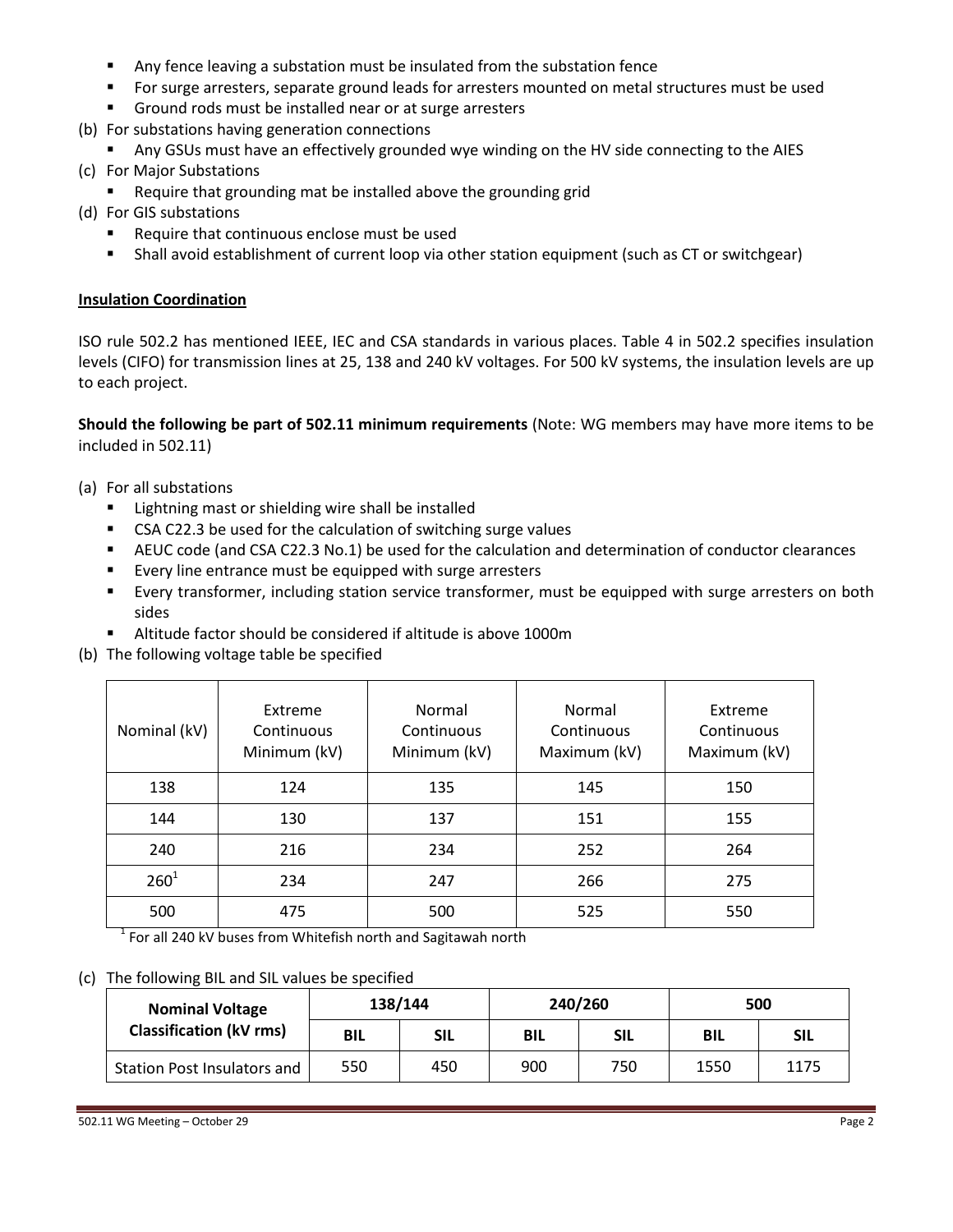| Airbreaks                                                        |     |     |      |     |      |      |
|------------------------------------------------------------------|-----|-----|------|-----|------|------|
| <b>Circuit Breakers</b>                                          | 650 | 540 | 1050 | 850 | 1800 | 1425 |
| <b>Current and Potential</b><br>Transformers                     | 650 | 540 | 1050 | 850 | 1800 | 1425 |
| <b>Transformer Windings</b><br>(protected by surge<br>arresters) | 550 | 450 | 850  | 750 | 1550 | 1175 |

# (d) Should we require a higher BIL/BSL for GIS substations?

| <b>Nominal Voltage</b><br><b>Classification (kV rms)</b> | 138/144    |            | 240/260    |            | 500        |      |
|----------------------------------------------------------|------------|------------|------------|------------|------------|------|
|                                                          | <b>BIL</b> | <b>SIL</b> | <b>BIL</b> | <b>SIL</b> | <b>BIL</b> | SIL  |
| Disconnect switches                                      | 860        |            | 1050       | 850        | 1800       | 1425 |
| Switchgears                                              | 860        |            | 1050       | 850        | 1800       | 1425 |
| <b>Current and Potential</b><br><b>Transformers</b>      | 860        |            | 1050       | 850        | 1800       | 1425 |

## **Service Conditions**

The minimum requirement would deal with normal or usual service conditions. Alberta differs from many other jurisdictions in terms of ambient temperature.

**Should the following be part of 502.11 minimum requirements** (Note: WG members may have more items to be included in 502.11)

### (a) For all substations

- Ambient temperature rating of  $-50^{\circ}$ C to +40 $^{\circ}$ C for all outdoor equipment
- All equipment shall be capable of being energized at  $-50^{\circ}$ C
- All equipment shall be designed to withstand wind velocity of 160 km/h
- **Show and icing conditions will be the same as 502.2 requirements**
- (b) Should we define temperature zones for Alberta (see attached paper)?
- (c) Any other conditions?

### **Station power supply & control building**

Currently, most substations in Alberta have a control building in the form of either pre-engineered trailer or building.

**Should the following be part of 502.11 minimum requirements** (Note: WG members may have more items to be included in 502.11)

- (e) For all substations
	- **Must have one battery bank**
	- **Maximum charge time from zero to full for battery charger is 24 (or 12?) hours**
	- **Minimum discharge time of 8 hours for the batteries**